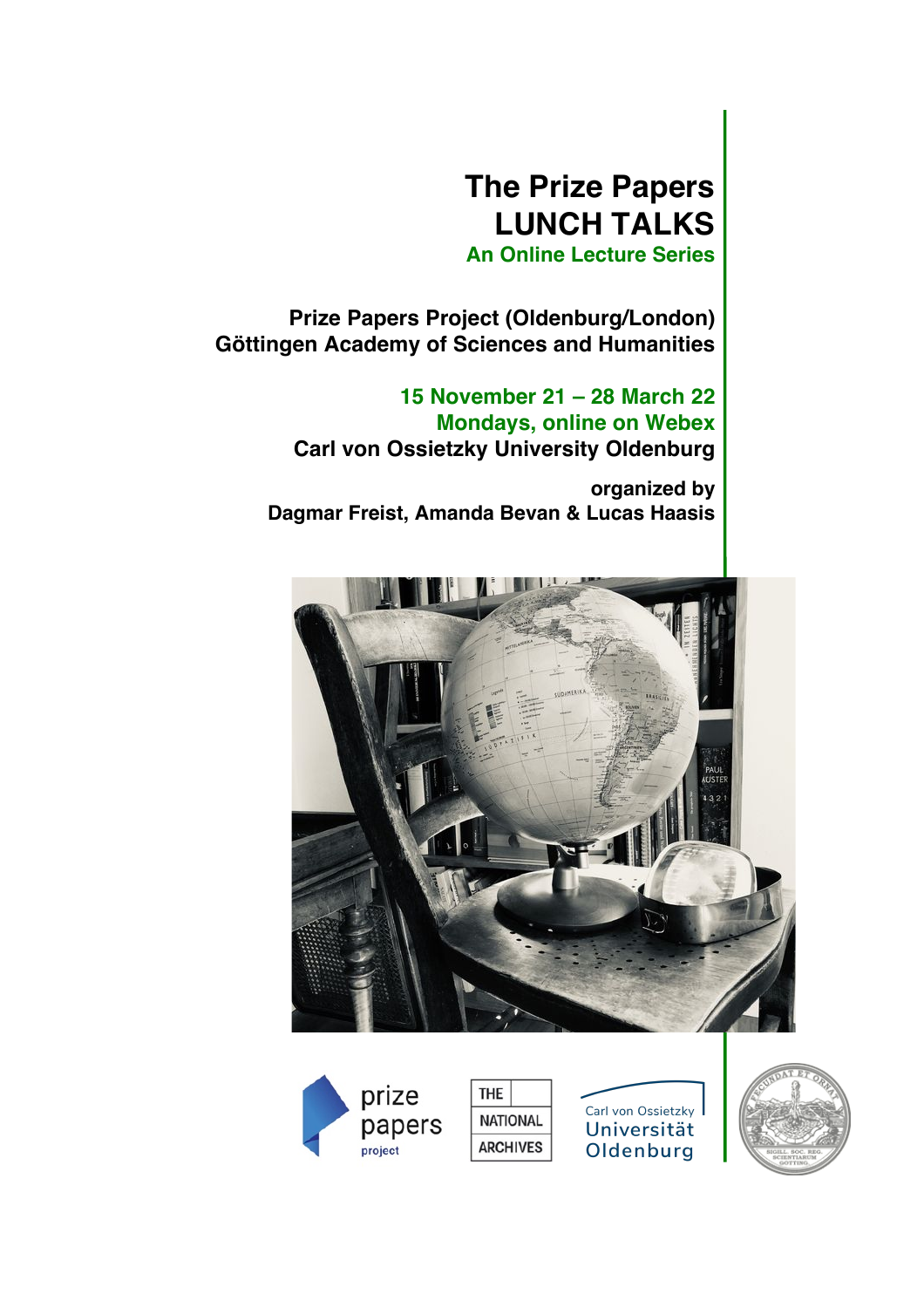The London Prize Papers are a unique source and treasure trove for research. Since its discovery, the collection has already inspired numerous groundbreaking projects in various fields of study and many countries around the globe.

In this online lecture series of the Prize Papers LUNCH TALKS, we will hear eight lectures from some of the leading experts on and pioneers of working with the collection, exploring the High Court of Admiralty's prize court and its other jurisdictions, and discuss with them about their most recent work. This lecture series aims at bringing together renowned scholars, international early-career researchers, master's students as well as the interested public to discuss with us in a relaxed setting - over lunch.

The Prize Papers LUNCH TALKS will take place between November 15, 2021, and March 28, 2022, every other **Monday, at 1-2 pm** (CET). The event is open to the public, with advance registration requested.

Links to the meeting rooms via the user-friendly platform **Webex** will be provided after registration: https://www.eventbrite.de/e/169957552615 Please contact *lucas.haasis@uni-oldenburg.de* to subscribe to the mailing list.

## **Programme**

**15 November 21: Cátia Antunes & Siem van Eeten** (Leiden | Zuidwolde) The Saint-Malo Prize Papers: Looking at the Future of Prize Papers in a European **Context** 

**22 November 21: Sheryllynne Haggerty** (Liverpool) 'Wagstaffe has put his Mouth on me for true': Death Disease and Decay in Jamaica 1756

**6 December 21: Hannah Knox Tucker** (Virginia | Copenhagen) Captains' Mail Circuits: Examining Social and Commercial Relations in Letter **Transfer** 

**13 December 21: Richard Blakemore** (Reading) Anatomy of a mutiny: The voyage of the Gilbert and an admiralty court case in 1657

**10 January 22: Colin Greenstreet** (MarineLives | Viae Regiae) The Uses of Early Modern Literacy - The Literacy Intensity of Work

**07 February 22: Francisca Hoyer** (Stockholm)

From awe to ah! and huh? The Prize Papers as a complementary source for writing a global family history of the German Ostindienfahrer

**14 February 22: Annika Raapke** (Göttingen)

Unorthodox Purchases. Women of colour and the 18th century French Carribean Pacotille trade

**7 March 22 (3:30-4:30): Bertie Mandelblatt** (Providence, Rhode Island) Food Provisions as Cargo: the evidence provided by the Prize Papers

## **28 March 22: Lucas Haasis** (Oldenburg)

The Power of Persuasion. Becoming a Merchant in the 18<sup>th</sup> Century

**Info & detailed programme: https://www.prizepapers.de/lunch-talks**

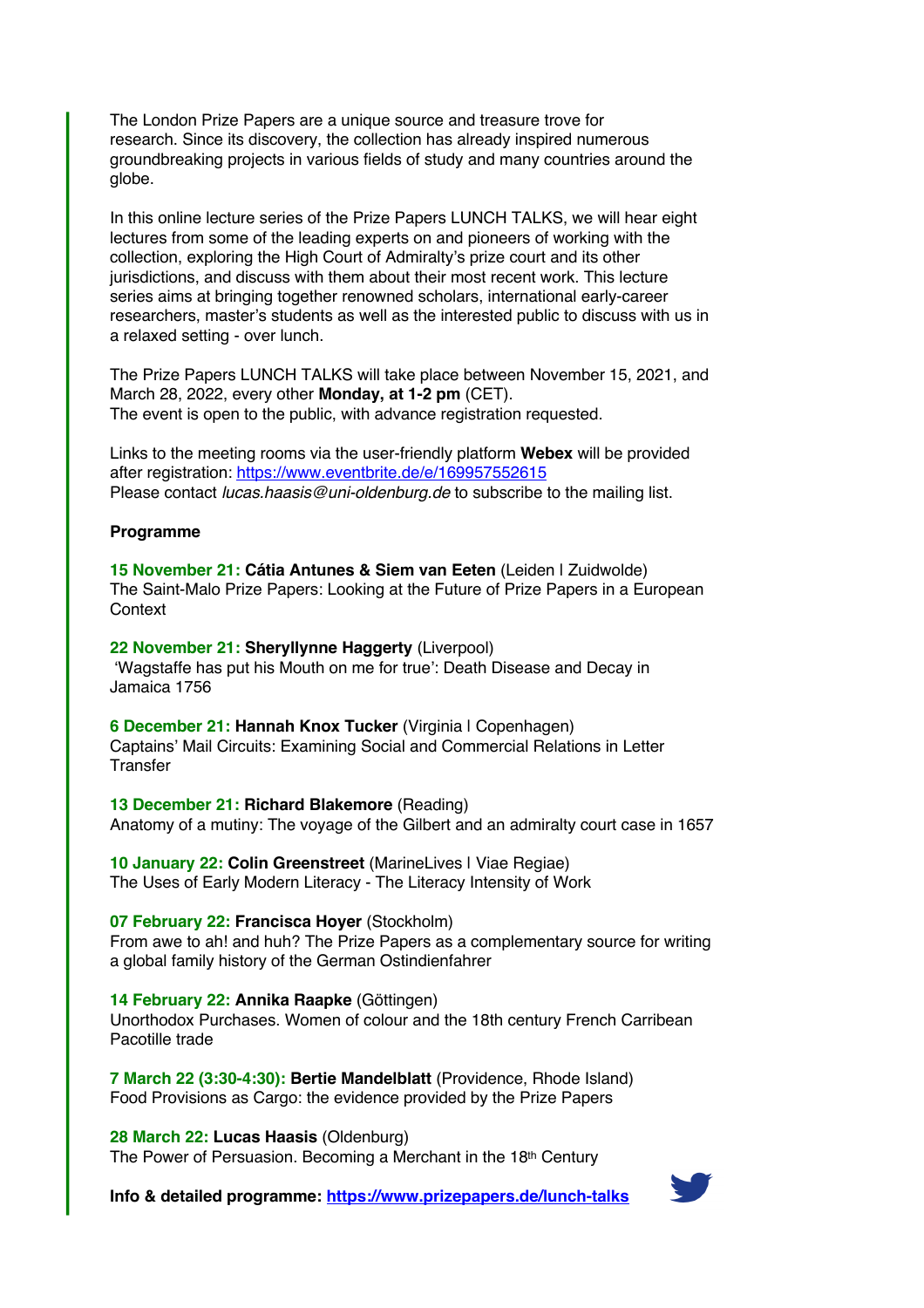## **Detailed Programme**

## **15 November 21: Cátia Antunes & Siem van Eeten** (Leiden University | Zuidwolde)

## **The Saint-Malo Prize Papers: Looking at the Future of Prize Papers in a European Context**

The English/British Prize Papers collection has gathered the interest and attention of scholars in Europe and North America. However, the British Prize Papers are far from unique. They belong to a long genealogy of European sources regarding privateering throughout the continent, the British isles and Scandinavia. From the Mediterranean to the Atlantic and from the North Sea to the Baltic, multiple states and local ports engaged in the practice of privateering since the Middle Ages and well into the nineteenth century. Decentralizing, thus, the perspectives provided by the British Prize Papers is imperative for a social and cultural history of maritime Europe.

In this presentation, a case of citizen-history is used as an example how societal interest for this type of sources can result in rich and welcoming cooperation with academic work. Siem van Eeten and Cátia Antunes (on behalf of her team) look at the case of French prize papers, particularly to the case of Saint-Malo, as a case study towards the decentralization and 'perspectivation' of the British Prize Papers. We will explain the process of discovery, work and scholarly analysis of the data pertaining to Saint-Malo, concluding with the need to initiate a worldwide network of scholars that use prize papers not only to reconstruct the maritime history of Europe, but also to construe the social history of the Early Modern world at large, in view of the global insights that most of these archives provide. We will also focus on how this process can be accelerated by connecting different academic communities to the principle of citizen-history and thus involve local communities and individuals in one's own history.

## **22 November 21: Sheryllynne Haggerty** (University of Liverpool)

## **'Wagstaffe has put his Mouth on me for true': Death Disease and Decay in Jamaica 1756**

Based on a cache of letters sent from Jamaica in 1756, and found amongst the Prize Papers in the TNA, this paper explores the question 'How did people cope with and express the cultural shock of a different disease environment and high mortality?' Whilst health in letters sent within England and within Europe was of course an prevalent concern, there were particular ideas and myths about disease in whites and people of colour in the West Indian colonies. When John Crow complained that 'Wagstaffe has put his Mouth on me for true … he wishes I may have the Gout for 6 Mo<sup>s'</sup>, he was conflating conceptions and misconceptions that gout was a prophylactic against fevers, acclimatisation, of white and 'black' diseases, and Obeah. Death and disease were of course prevalent everywhere in the eighteenth century, but in the mid-eighteenth century Caribbean, they were heightened and strangely experienced.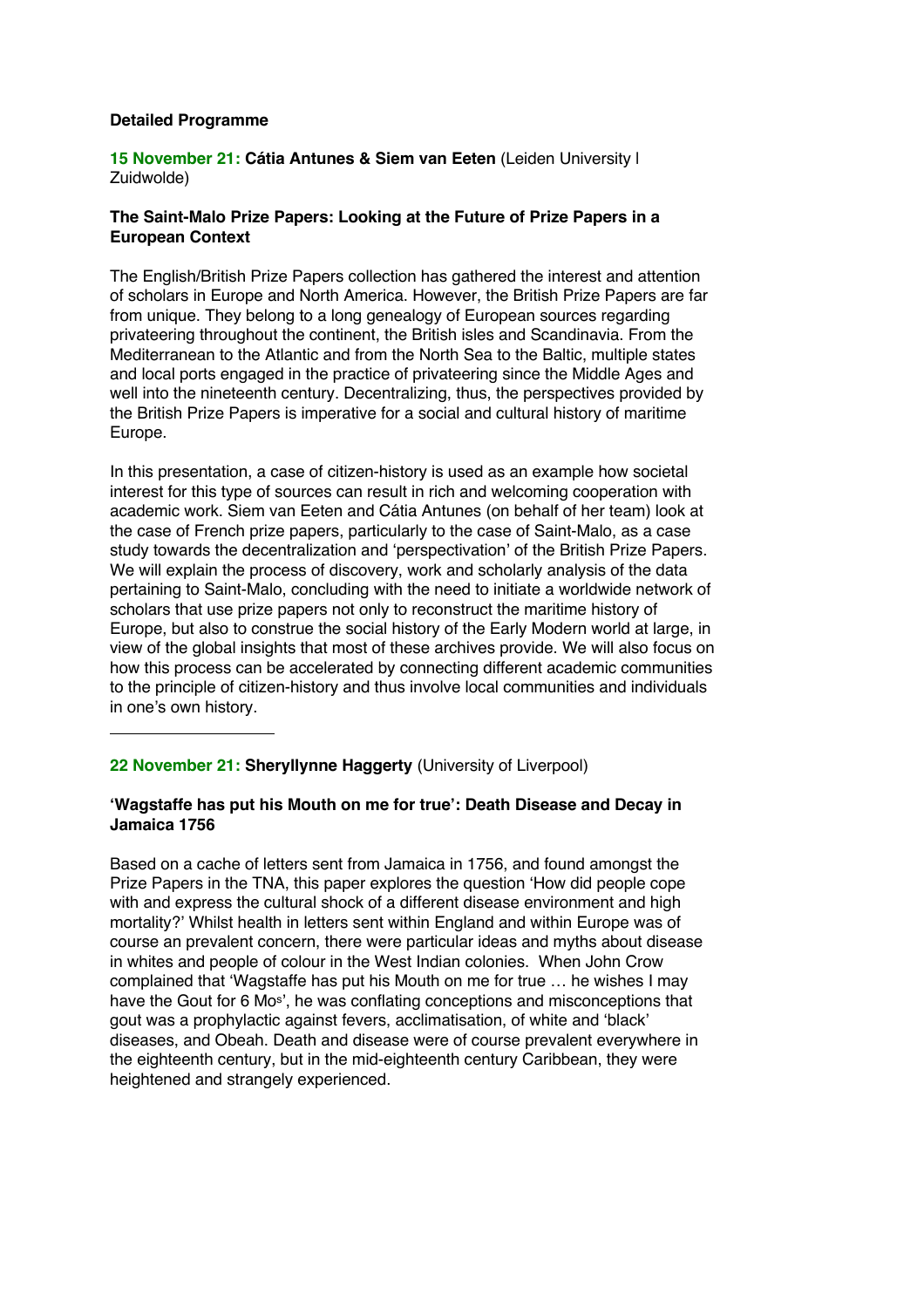**6 December 21: Hannah Knox Tucker** (Copenhagen Business School)

## **Captains' Mail Circuits: Examining Social and Commercial Relations in Letter Transfer**

During the eighteenth-century, a dual mail system emerged in the British Atlantic. One operated through the administration of imperial officials. The other operated on a more limited basis, and at a far lower cost, through the administration of mercantile sea captains. Captains transported the information contained in letters for their friends and local acquaintances in port. The letters in a captain's mail-bag regularly numbered in the hundreds. Upon arrival in the next port of call, captains delivered the letters or arranged for their collection. While captains' efforts burnished their reputations, which might translate into future mercantile favors or credit, captains performed postal functions for individuals in their trading communities who did not possess the mercantile wherewithal to advance captains' careers. This paper uses three intercepted mail bags to reconstruct captains' roles in letter transfer, transatlantic information networks, and the circuits of commerce captains constructed.

## **13 December 21: Richard Blakemore** (University of Reading)

## **Anatomy of a mutiny: The voyage of the Gilbert and an admiralty court case in 1657**

In 1657 the *Gilbert*, an English merchant ship, was returning from Barbados when they ran into trouble: first a violent storm lasting five days and damaging the ship, then disagreement between the master and mariners over whether to head for Bristol or London, followed, when they reached Bristol, by further discontent among the crew over loading and unloading cargo. Unsurprisingly that was not the end of the matter, as several mariners then sued the master in the High Court of Admiralty for the wages he refused to pay them. In this paper I will delve into this voyage and the lawsuit it provoked, considering the nature of authority at sea and examining some key aspects of the admiralty court's civil jurisdiction and procedure, and the strategies of lawyers and litigants both in and outside the court.

**10 January 22: Colin Greenstreet** (Director of the Signs of Literacy initiative; Founder and Director of the MarineLives and Viae Regiae projects)

## **The Uses of Early Modern Literacy - The Literacy Intensity of Work**

This talk addresses the practical uses of literacy in the period 1570 to 1670 amongst mariners and marine tradesmen and their families. It draws on a dataset of 20,000 depositions from the English Admiralty Court from this period, which have been coded according to literacy evidenced by signatures, initials and marks, together with more detailed evidence of literacy from the substance of the depositions. The talk will present novel statistically significant comparative data on literacy for detailed mariner roles together with marine trade roles, and will contextualize these data within hierarchies and within businesses. It will relate literacy levels to the specific uses to which literacy was put, and will demonstrate a conceptual framework to explain the literacy intensity of different work activities, which bundled together determine the literacy intensity of specific roles. Complementing quantitative analysis, the talk will present a series of case studies of mariner literacy at the level of ship crews, showing different literacies on different sized ships and on ships carrying different cargos and pursuing different